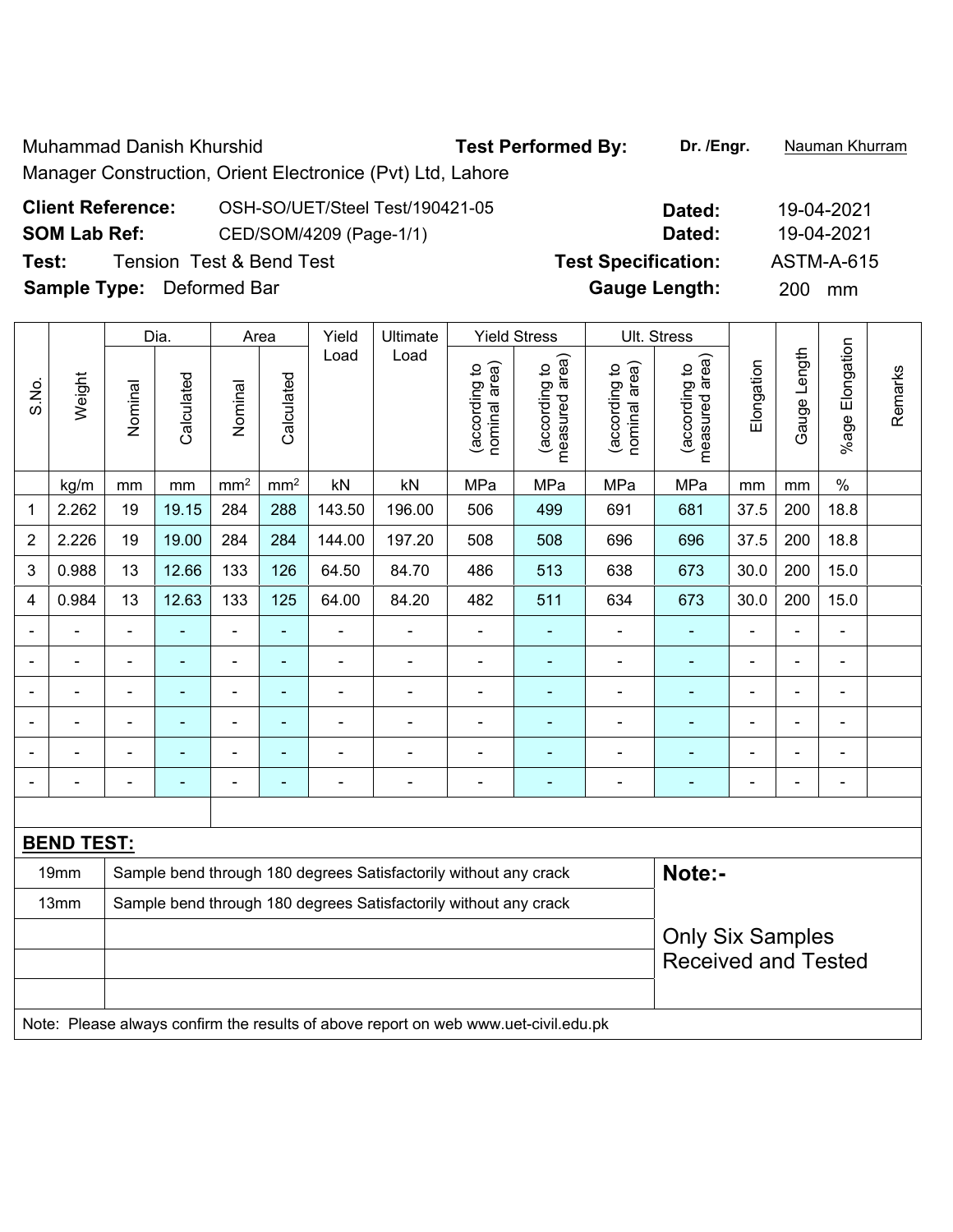Khalid Mahmood **Test Performed By:** Dr. /Engr. **Nauman Khurram** Chalid Mahmood **Dr. 7 and Alix Chalid Mahmood** Dr. /Engr. 2014 Resident Engineer, NESPAK JV Turk Pak Resident Const. Supervision for Establishment of D. G. Khan (M/s ZKB)

|        | <b>Client Reference:</b><br>4161/RE/SFMKB/DGK/297 |                            | <b>SOM Lab Ref:</b> |            |  |  |
|--------|---------------------------------------------------|----------------------------|---------------------|------------|--|--|
| Dated: | 13-04-2021                                        |                            | Dated:              | 19-04-2021 |  |  |
| Test:  | Tension Test & Bend Test                          | <b>Test Specification:</b> | ASTM-A-615          |            |  |  |

|                     | 4207(Page- |
|---------------------|------------|
| <b>SOM Lab Ref:</b> | 1/1)       |
| Dated:              | 19-04-202  |

 $\overline{\phantom{a}}$ 

**Test Specification:** ASTM-A-615<br> **Sample Type:** Deformed Ba

**Gauge Length:** 8 inch **Sample Type:** Deformed Bar( Ittefaq Steel)

| S.No.          |                | Dia.           |            | Area                     |                 | Yield                    | Ultimate                 |                                | <b>Yield Stress</b>             |                                | Ult. Stress                        |                |                          |                          |         |
|----------------|----------------|----------------|------------|--------------------------|-----------------|--------------------------|--------------------------|--------------------------------|---------------------------------|--------------------------------|------------------------------------|----------------|--------------------------|--------------------------|---------|
|                | Weight         | Nominal        | Calculated | Nominal                  | Calculated      | Load                     | Load                     | nominal area)<br>(according to | measured area)<br>(according to | nominal area)<br>(according to | area)<br>(according to<br>measured | Elongation     | Length<br>Gauge          | Elongation<br>$%$ age    | Remarks |
|                | lb/ft          | $\#$           | in         | in <sup>2</sup>          | in <sup>2</sup> | Tons                     | Tons                     | psi                            | psi                             | psi                            | psi                                | in             | in                       | $\%$                     |         |
| 1              | 1.504          | 6              | 0.750      | 0.44                     | 0.442           | 13.30                    | 20.95                    | 66680                          | 66380                           | 105000                         | 104530                             | 1.50           | 8.0                      | 18.8                     |         |
| $\overline{2}$ | 1.499          | 6              | 0.749      | 0.44                     | 0.441           | 13.32                    | 20.87                    | 66780                          | 66630                           | 104590                         | 104360                             | 1.40           | 8.0                      | 17.5                     |         |
| 3              | 0.658          | $\overline{4}$ | 0.496      | 0.20                     | 0.193           | 5.47                     | 8.26                     | 60370                          | 62560                           | 91050                          | 94350                              | 1.30           | 8.0                      | 16.3                     |         |
| 4              | 0.654          | 4              | 0.494      | 0.20                     | 0.192           | 5.50                     | 8.31                     | 60700                          | 63230                           | 91610                          | 95430                              | 1.30           | 8.0                      | 16.3                     |         |
| $\blacksquare$ |                | ۰              |            |                          |                 | $\blacksquare$           | $\blacksquare$           | ٠                              | ۰                               | ۰                              | $\blacksquare$                     | $\blacksquare$ | $\blacksquare$           | $\sim$                   |         |
|                |                | $\blacksquare$ | ٠          | $\overline{\phantom{0}}$ | $\blacksquare$  | $\overline{\phantom{0}}$ | $\overline{\phantom{0}}$ | $\overline{\phantom{0}}$       | ۰                               | $\overline{\phantom{0}}$       | $\blacksquare$                     | $\blacksquare$ | $\blacksquare$           | $\overline{\phantom{0}}$ |         |
| $\blacksquare$ |                | ۰              | ۰          | $\overline{\phantom{a}}$ |                 | -                        |                          |                                | ۰                               | $\overline{\phantom{0}}$       | $\qquad \qquad \blacksquare$       | $\blacksquare$ | $\blacksquare$           |                          |         |
| ٠              | $\blacksquare$ | ۰              | ۰          | $\overline{\phantom{a}}$ | $\blacksquare$  | $\blacksquare$           | $\overline{\phantom{0}}$ |                                | ۰                               | -                              | $\blacksquare$                     | $\blacksquare$ | $\blacksquare$           |                          |         |
| ۰              |                | $\blacksquare$ |            |                          |                 |                          |                          |                                |                                 |                                | -                                  | $\blacksquare$ | $\overline{\phantom{0}}$ |                          |         |
| $\blacksquare$ |                | ۰              | ۰          | $\overline{\phantom{a}}$ | $\blacksquare$  | $\blacksquare$           | $\blacksquare$           | -                              | ۰                               | -                              | $\blacksquare$                     | ۰              | $\blacksquare$           | $\overline{\phantom{0}}$ |         |
|                |                |                |            |                          |                 |                          |                          |                                |                                 |                                |                                    |                |                          |                          |         |

|    | <b>BEND TEST:</b>                                                                   |                            |  |  |  |  |  |  |  |  |  |  |
|----|-------------------------------------------------------------------------------------|----------------------------|--|--|--|--|--|--|--|--|--|--|
| #6 | Sample bend through 180 degrees Satisfactorily without any crack                    | Note:-                     |  |  |  |  |  |  |  |  |  |  |
| #4 | Sample bend through 180 degrees Satisfactorily without any crack                    |                            |  |  |  |  |  |  |  |  |  |  |
|    |                                                                                     | <b>Only Six Samples</b>    |  |  |  |  |  |  |  |  |  |  |
|    |                                                                                     | <b>Received and Tested</b> |  |  |  |  |  |  |  |  |  |  |
|    |                                                                                     |                            |  |  |  |  |  |  |  |  |  |  |
|    | Note: Please always confirm the results of above report on web www.uet-civil.edu.pk |                            |  |  |  |  |  |  |  |  |  |  |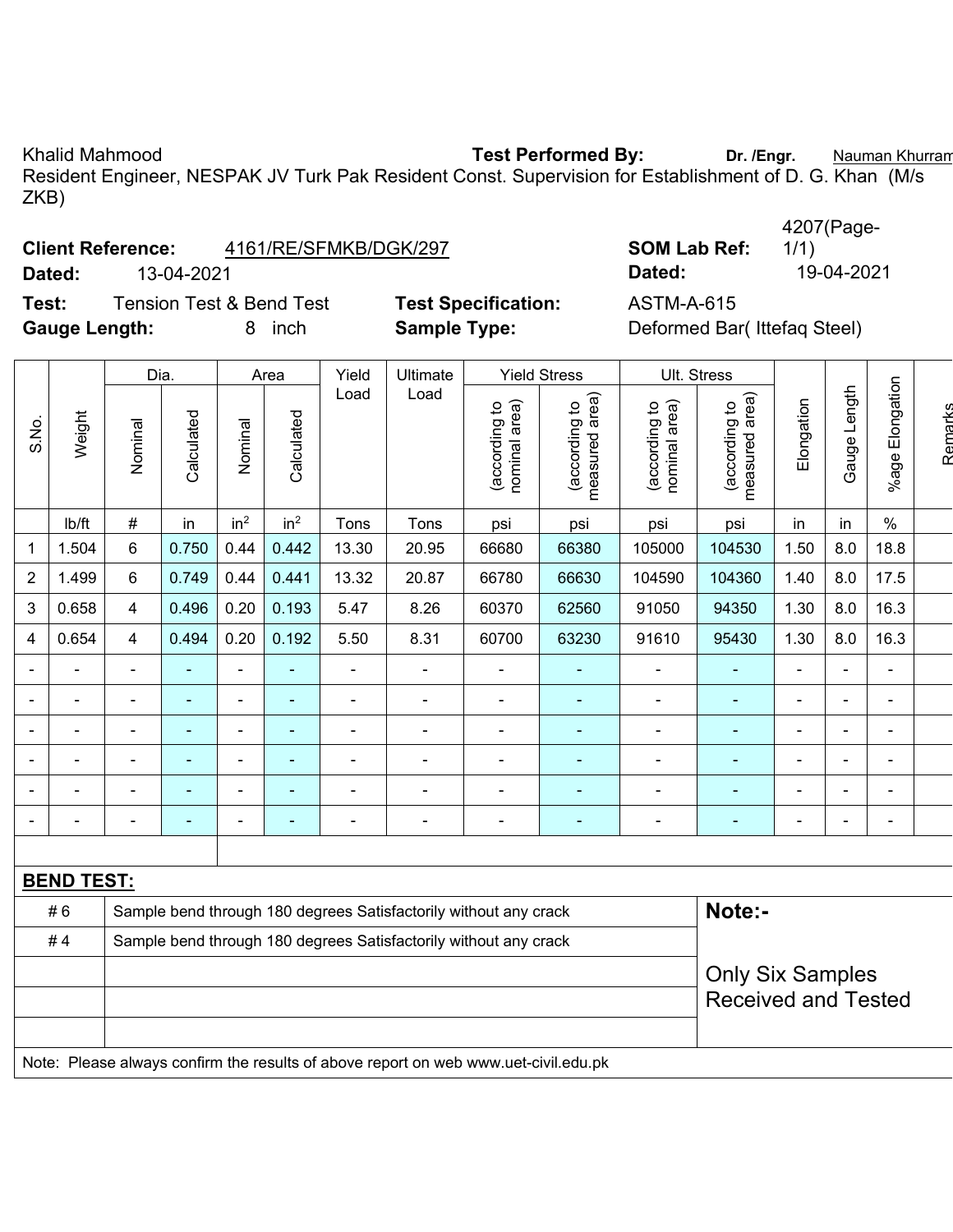Sajid Mahmood **Test Performed By:** Dr. /Engr. **Nauman Khurram** 

Manager Construction Projects, 3 & 4, Tipu Block New Garden Town, Allied Bank Head Office, Lahore

| <b>Client Reference:</b> | HOL/ENGG. C.P./SM/2021/23 |
|--------------------------|---------------------------|
|                          |                           |

**Test:** Tension Test & Bend Test **Test Specification:** ASTM-A-615 **Gauge Length:** 8 inch **Sample Type:** Deformed Bar (Amrili Steel)

**SOM Lab Ref:**  4211 (Page-1/1) **Dated:** 19-04-2021 **Dated:** 19-04-2021

|       |                   |         | Dia.           |                 | Area            | Yield | Ultimate                                                                            |                                | <b>Yield Stress</b>             |                                | Ult. Stress                                            |            |                  |                       |         |
|-------|-------------------|---------|----------------|-----------------|-----------------|-------|-------------------------------------------------------------------------------------|--------------------------------|---------------------------------|--------------------------------|--------------------------------------------------------|------------|------------------|-----------------------|---------|
| S.No. | Weight            | Nominal | Calculated     | Nominal         | Calculated      | Load  | Load                                                                                | (according to<br>nominal area) | (according to<br>measured area) | (according to<br>nominal area) | (according to<br>measured area)                        | Elongation | auge Length<br>Ő | Elongation<br>$%$ age | Remarks |
|       | lb/ft             | #       | in             | in <sup>2</sup> | in <sup>2</sup> | Tons  | Tons                                                                                | psi                            | psi                             | psi                            | psi                                                    | in         | in               | $\%$                  |         |
| 1     | 2.641             | 8       | 0.994          | 0.79            | 0.776           | 26.91 | 32.87                                                                               | 75130                          | 76490                           | 91780                          | 93430                                                  | 1.40       | 8.0              | 17.5                  |         |
| 2     | 2.663             | 8       | 0.998          | 0.79            | 0.783           | 27.52 | 32.74                                                                               | 76840                          | 77530                           | 91410                          | 92230                                                  | 1.20       | 8.0              | 15.0                  |         |
| 3     | 1.496             | 6       | 0.748          | 0.44            | 0.440           | 14.88 | 18.25                                                                               | 74600                          | 74600                           | 91460                          | 91460                                                  | 1.20       | 8.0              | 15.0                  |         |
| 4     | 1.489             | 6       | 0.747          | 0.44            | 0.438           | 15.46 | 18.71                                                                               | 77510                          | 77870                           | 93760                          | 94190                                                  | 1.10       | 8.0              | 13.8                  |         |
| 5     | 1.053             | 5       | 0.627          | 0.31            | 0.309           | 11.47 | 13.32                                                                               | 81590                          | 81850                           | 94790                          | 95090                                                  | 1.10       | 8.0              | 13.8                  |         |
| 6     | 1.069             | 5       | 0.632          | 0.31            | 0.314           | 11.18 | 13.12                                                                               | 79560                          | 78540                           | 93340                          | 92150                                                  | 1.10       | 8.0              | 13.8                  |         |
|       |                   |         |                |                 |                 |       |                                                                                     | $\blacksquare$                 |                                 | $\blacksquare$                 |                                                        |            |                  |                       |         |
|       |                   | ä,      | ۳              | $\blacksquare$  | $\blacksquare$  | ä,    | $\blacksquare$                                                                      | ÷,                             | $\overline{\phantom{0}}$        | $\blacksquare$                 |                                                        |            | ä,               | $\blacksquare$        |         |
|       |                   |         | $\blacksquare$ | $\blacksquare$  |                 |       | $\blacksquare$                                                                      | $\overline{\phantom{0}}$       | $\overline{\phantom{a}}$        | $\blacksquare$                 | ٠                                                      |            |                  | $\blacksquare$        |         |
|       |                   |         | $\blacksquare$ | $\blacksquare$  |                 |       |                                                                                     | $\blacksquare$                 | $\blacksquare$                  | $\blacksquare$                 | ÷                                                      |            |                  | $\blacksquare$        |         |
|       |                   |         |                |                 |                 |       |                                                                                     |                                |                                 |                                |                                                        |            |                  |                       |         |
|       | <b>BEND TEST:</b> |         |                |                 |                 |       |                                                                                     |                                |                                 |                                |                                                        |            |                  |                       |         |
|       | #8                |         |                |                 |                 |       | Sample bend through 180 degrees Satisfactorily without any crack                    |                                |                                 |                                | Note:-                                                 |            |                  |                       |         |
|       | #6                |         |                |                 |                 |       | Sample bend through 180 degrees Satisfactorily without any crack                    |                                |                                 |                                |                                                        |            |                  |                       |         |
|       | #5                |         |                |                 |                 |       | Sample bend through 180 degrees Satisfactorily without any crack                    |                                |                                 |                                | <b>Only Nine Samples</b><br><b>Received and Tested</b> |            |                  |                       |         |
|       |                   |         |                |                 |                 |       |                                                                                     |                                |                                 |                                |                                                        |            |                  |                       |         |
|       |                   |         |                |                 |                 |       |                                                                                     |                                |                                 |                                |                                                        |            |                  |                       |         |
|       |                   |         |                |                 |                 |       | Note: Please always confirm the results of above report on web www.uet-civil.edu.pk |                                |                                 |                                |                                                        |            |                  |                       |         |